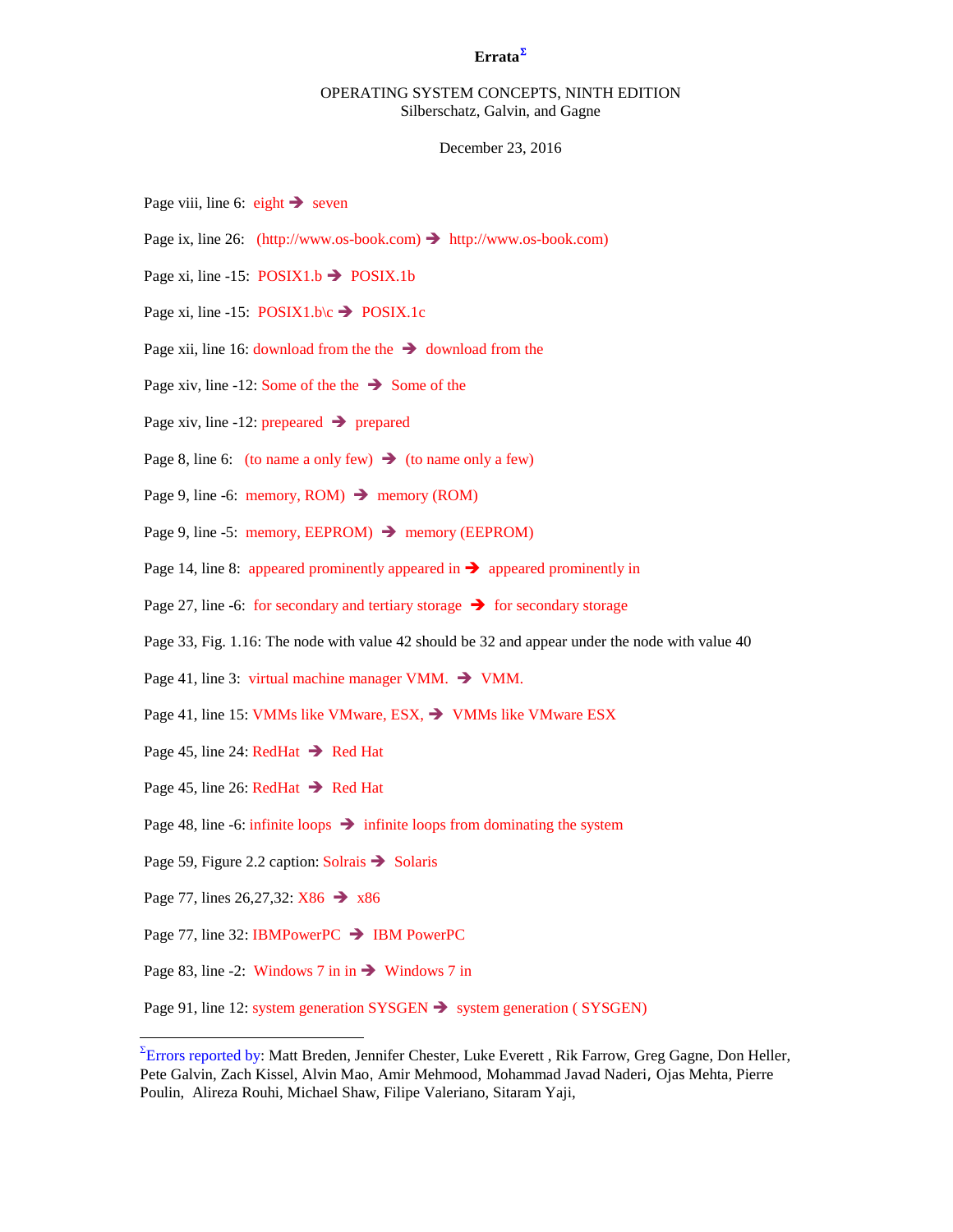## **Errata - page 2**

- Page 131, lines 2, 7:  $O_RDRW \rightarrow O_RDWR$
- Page 131, line 17: Figure 3.17 and  $3.18 \rightarrow$  Figures 3.17 and 3.18
- Page 132, Figure 3.17, line 2:  $\langle \text{stlib.h}\rangle \rightarrow \langle \text{stdlib.h}\rangle$
- Page 132, Figure 3.17, line 10: SIZE  $4096 \rightarrow$  SIZE = 4096
- Page 132, Figure 3.17, line 20:  $O_RDRW \rightarrow O_RDWR$
- Page 133, Figure 3.18, line 2:  $\langle \text{stlib.h}\rangle \rightarrow \langle \text{stdlib.h}\rangle$
- Page 133, Figure 3.18, line 10: SIZE  $4096 \rightarrow$  SIZE = 4096
- Page 143, Figure 3.24:  $\text{fd}(0) \rightarrow \text{fd}[0]$
- Page 143, Figure 3.24:  $fd(1) \rightarrow fd[1]$
- Page 144, Figure 3.26, line -5: close the write end of the pipe  $\rightarrow$  close the read end of the pipe
- Page 152, line 9: which which  $\rightarrow$  which
- Page 154, line -2: Chpaters  $\rightarrow$  Chapters
- Page 178, Figure 4.12 caption: integer  $\rightarrow$  integers
- Page 181, line 30: are there are  $\rightarrow$  as there are
- Page 188, line 6: run at at  $\rightarrow$  run at
- Page 194, Fig 4.16: Remove line 3 (#include types.h)
- Page 199, line 14: shared cross  $\rightarrow$  shared across
- Page 210, line 31: \*value == exected  $\rightarrow$  \*value == expected
- Page 212, line -1: false;;  $\rightarrow$  flase;
- Page 253, line -6: pthread\_cond\_wait(&mutex, &cond\_var) → pthread\_cond\_wait(&cond\_var, &mutex)
- Page 257, line 24: Semaphore  $\rightarrow$  Sem
- Page 258, line -11: Odersky et al. ()  $\rightarrow$  Odersky et al. (2006)
- Page 259, line -7: M. Zenger → M. Zenger, *An overview of the Scala programming language*, EPFL, (2006)
- Page 288, lines 17, 18 : consequently, P2 misses the deadline  $\therefore \rightarrow \text{consequently, P2 finishes its burst at }$ time 85, after the deadline for completion of its CPU burst at time 80.
- Page 295, line 10: classes  $\rightarrow$  class
- Page 296, line 11: thread's the base  $\rightarrow$  thread's base
- Page 345, line 33: remove "(the request has been granted)"
- Page 359, line 16: swap time is  $200 \rightarrow$  swap time is 2000